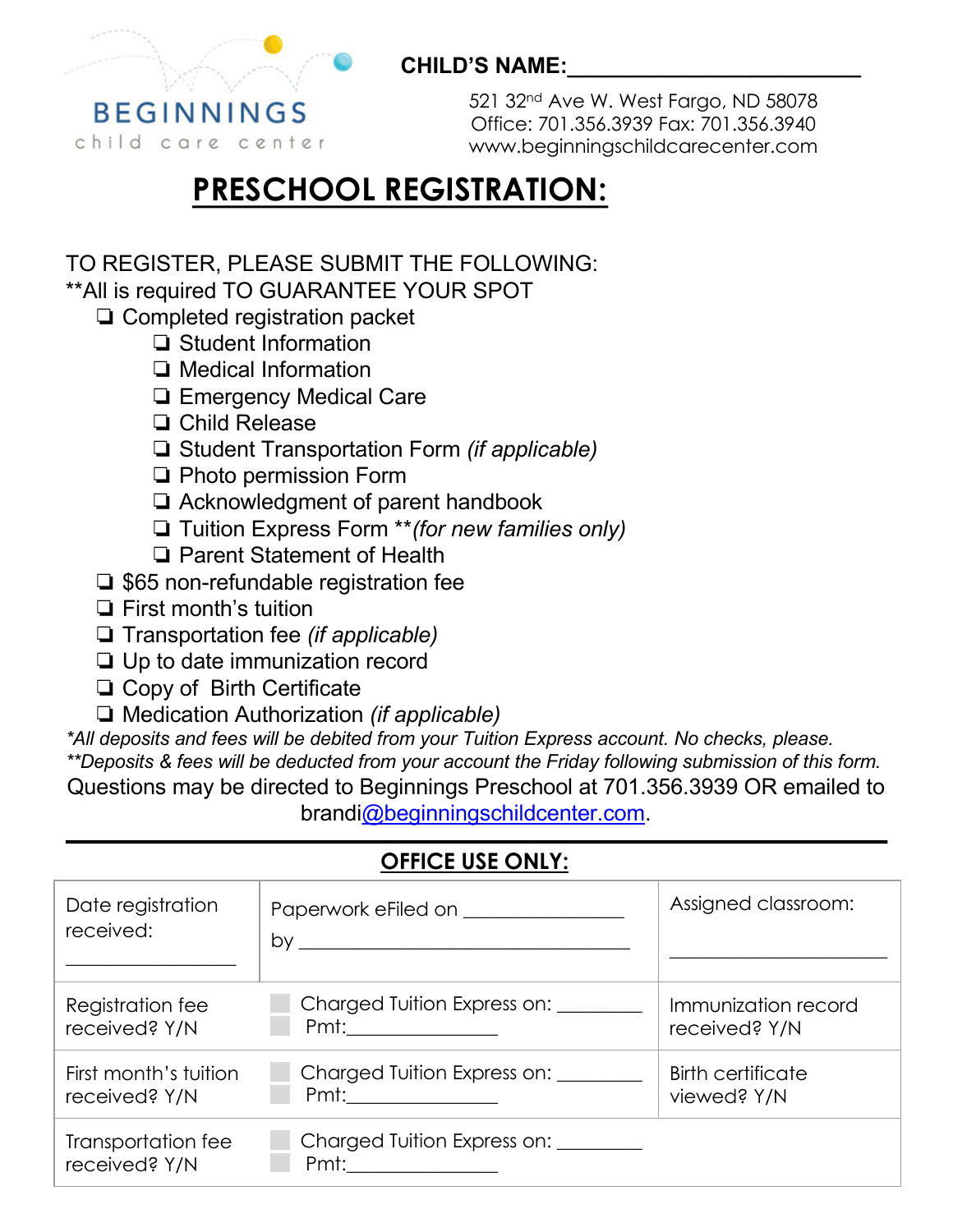

# **CLASS OPTIONS, REQUIREMENTS, & TUITION**

Please indicate your first (1) and second (2) preferences. All classes are subject to community need. Three year olds must turn 3 by August 1, 2015. Four year olds must turn 4 by August 1, 2015.

| V | <b>CLASS OPTIONS</b>             | <b>TIME</b>   | <b>REQUIREMENTS</b>                                                                                         | <b>TUITION</b>                                                              |
|---|----------------------------------|---------------|-------------------------------------------------------------------------------------------------------------|-----------------------------------------------------------------------------|
|   | 2 day morning<br>-Tues. & Thurs. | 8:20-11:05 am | <b>3 YEAR OLDS</b><br>-Must be fully potty trained                                                          | PRESCHOOL ONLY: \$230/month<br><b>ENROLLED IN CHILDCARE:</b><br>\$200/month |
|   | 3 day morning<br>-Mon/Wed/Fri    | 8:20-11:05 am | 3 & 4 YEAR OLDS<br>-Must be fully potty trained                                                             | PRESCHOOL ONLY: \$270/month<br><b>ENROLLED IN CHILDCARE:</b><br>\$240/month |
|   | 3 day afternoon<br>-Mon/Wed/Fri  | 12:15-3:00 pm | 3 & 4 YEAR OLDS<br>-Must be fully potty trained                                                             | PRESCHOOL ONLY: \$270/month<br><b>ENROLLED IN CHILDCARE:</b><br>\$240/month |
|   | 5 day morning -<br>Mon. - Fri.   | 8:20-11:05am  | 4 & 5 YEAR OLDS<br>-Must be fully potty trained<br>-Must be entering<br>Kindergarten the following<br>year. | PRESCHOOL ONLY: \$330/month<br><b>ENROLLED IN CHILDCARE:</b><br>\$300/month |
|   | 5 day afternoon<br>-Mon. - Fri.  | 12:15-3:00 pm | 4 & 5 YEAR OLDS<br>-Must be fully potty trained<br>-Must be entering<br>Kindergarten the following<br>year. | PRESCHOOL ONLY: \$330/month<br><b>ENROLLED IN CHILDCARE:</b><br>\$300/month |

### **REGISTRATION FEE: \$65**

This annual fee will cover school supplies, art supplies and improvements to the technologies we use in the classrooms.

## **PAYMENT OPTIONS**

Tuition will be automatically withdrawn via Tuition Express. Families have the following options for tuition - please indicate your preference.

- ❏ Monthly: Tuition will be withdrawn the 1st of each month. If the 1st falls on a holiday or weekend, it will be taken out the next business day.
- ❏ Bi-weekly: Tuition will be withdrawn bi-weekly on Fridays *the month prio*r.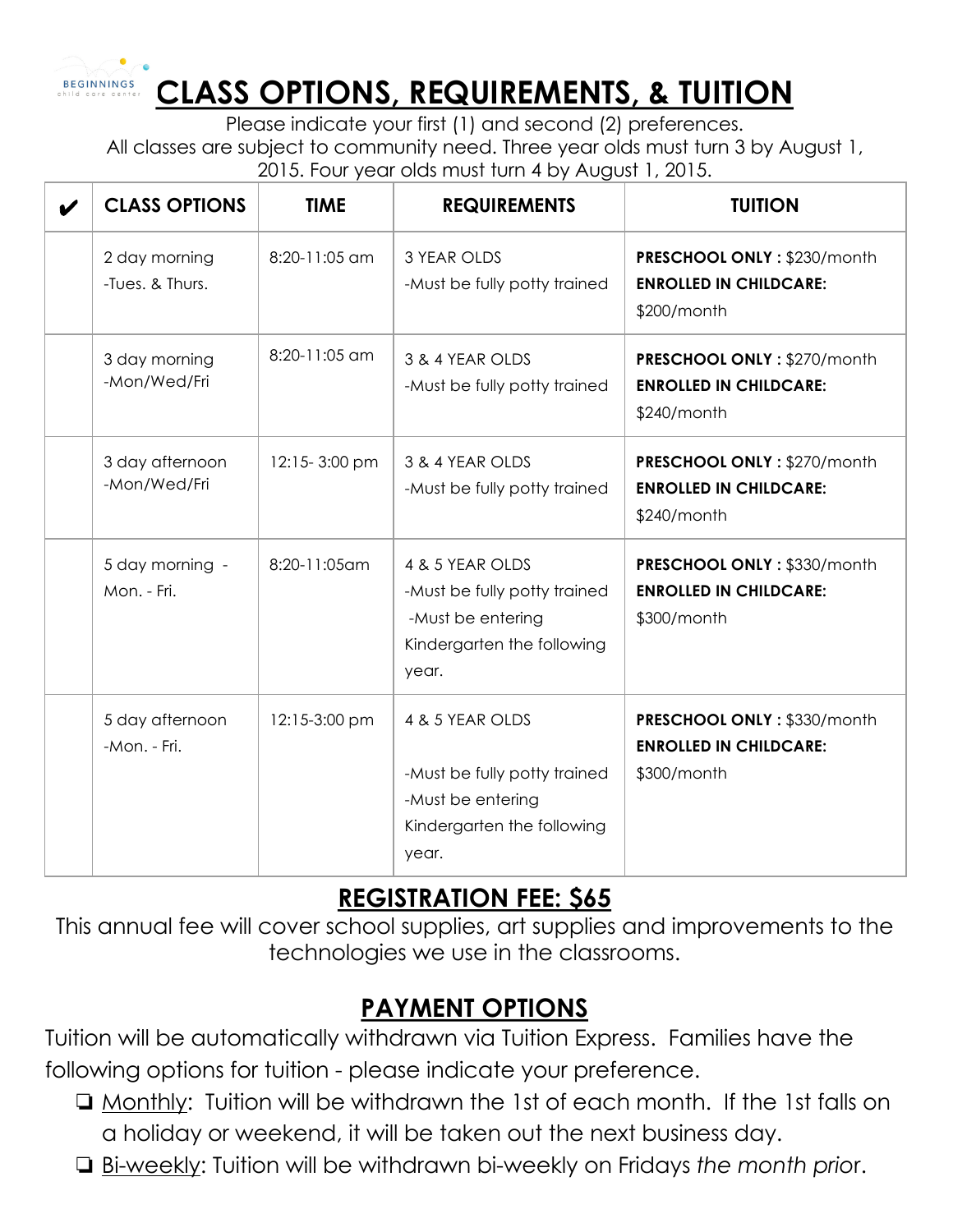

## **STUDENT INFORMATION**

*\*Please provide as much information as possible. Do NOT assume any information is known.*

| MOTHER'S NAME:                                                                                                    |                                                             |
|-------------------------------------------------------------------------------------------------------------------|-------------------------------------------------------------|
|                                                                                                                   |                                                             |
|                                                                                                                   |                                                             |
|                                                                                                                   |                                                             |
|                                                                                                                   |                                                             |
|                                                                                                                   |                                                             |
| Who else lives in the home (siblings, extended family members,                                                    |                                                             |
|                                                                                                                   |                                                             |
| Has your child attened a daycare or preschool in past years?                                                      |                                                             |
| Do you have any special concerns about your child (academically,<br>socially, medically, etc.)?                   | <u> 1989 - Johann Stoff, amerikansk politiker (d. 1989)</u> |
| Please list any foods, stings, etc. that may cause allergic reactions with                                        |                                                             |
| What would you like to see your child gain from their experience in school<br>this year? $\overline{\phantom{a}}$ |                                                             |
| Is there anything you would like your child's teacher to know?                                                    |                                                             |

 $\_$  , and the set of the set of the set of the set of the set of the set of the set of the set of the set of the set of the set of the set of the set of the set of the set of the set of the set of the set of the set of th  $\_$  , and the set of the set of the set of the set of the set of the set of the set of the set of the set of the set of the set of the set of the set of the set of the set of the set of the set of the set of the set of th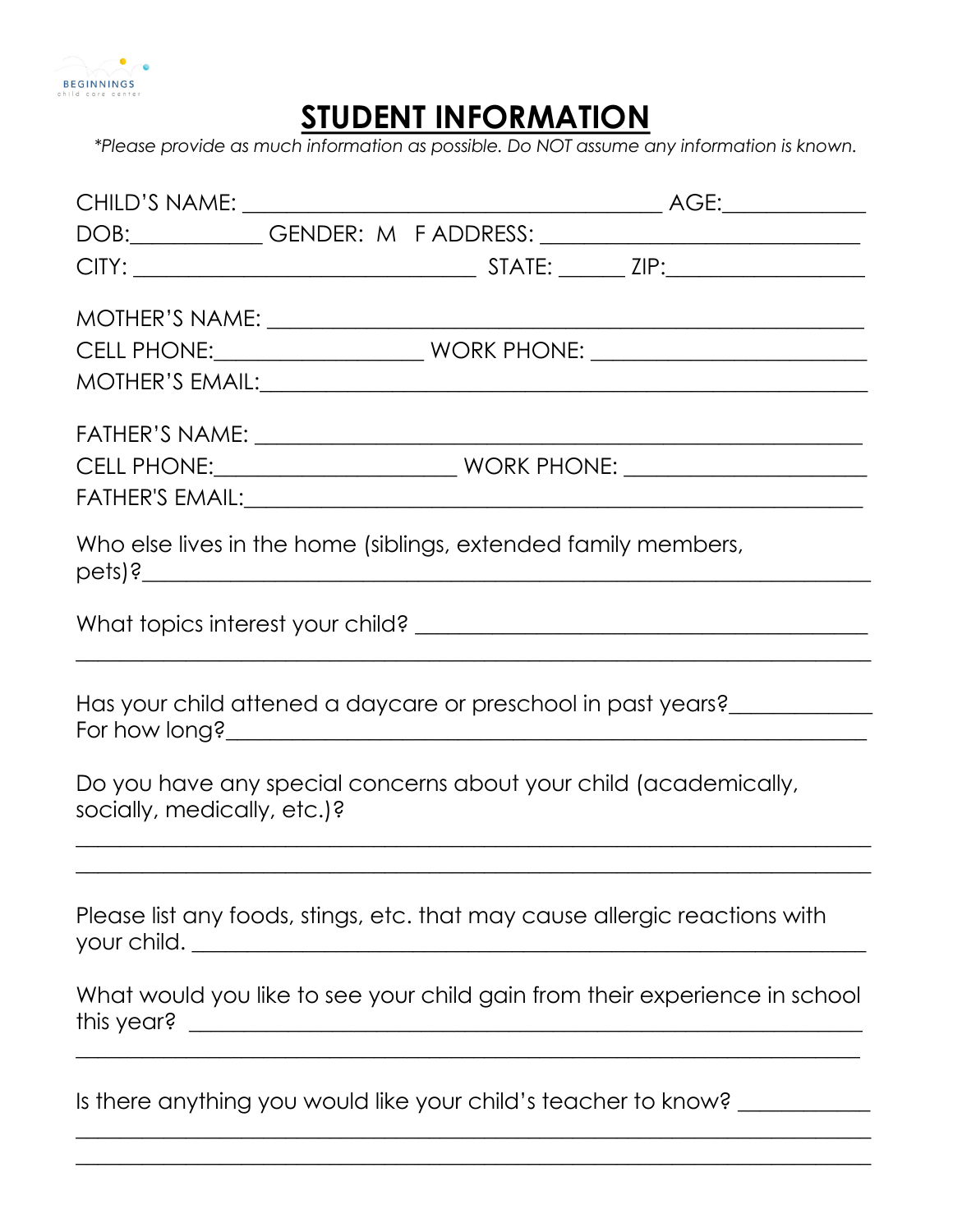

## **MEDICAL INFORMATION**

*\*Please provide as much information as possible. Do NOT assume any information is known.*

|                                                                                                                                                                                                                                                                                                                             | Hair Color: The Marine State of the Marine State of the Marine State of the Marine State of the Marine State S | Sex: $M / F$ |  |
|-----------------------------------------------------------------------------------------------------------------------------------------------------------------------------------------------------------------------------------------------------------------------------------------------------------------------------|----------------------------------------------------------------------------------------------------------------|--------------|--|
| $Height:$ $\frac{1}{2}$ $\frac{1}{2}$ $\frac{1}{2}$ $\frac{1}{2}$ $\frac{1}{2}$ $\frac{1}{2}$ $\frac{1}{2}$ $\frac{1}{2}$ $\frac{1}{2}$ $\frac{1}{2}$ $\frac{1}{2}$ $\frac{1}{2}$ $\frac{1}{2}$ $\frac{1}{2}$ $\frac{1}{2}$ $\frac{1}{2}$ $\frac{1}{2}$ $\frac{1}{2}$ $\frac{1}{2}$ $\frac{1}{2}$ $\frac{1}{2}$ $\frac{1}{$ | Weight: <b>Weight</b>                                                                                          | Race: Race   |  |
|                                                                                                                                                                                                                                                                                                                             |                                                                                                                |              |  |
| Identified Allergies:                                                                                                                                                                                                                                                                                                       |                                                                                                                |              |  |
| Special Needs or Program Adaptations:                                                                                                                                                                                                                                                                                       |                                                                                                                |              |  |
| Health Insurance Provider:                                                                                                                                                                                                                                                                                                  |                                                                                                                |              |  |
| Name of Physician/Clinic:                                                                                                                                                                                                                                                                                                   |                                                                                                                |              |  |

## **EMERGENCY MEDICAL CARE**

| purposes.                                                | Every effort will be made to contact me in the event of an emergency requiring<br>transport my child to a hospital or medical facility and to secure for my child the<br>necessary medical treatment. Staff is trained in the basics of first aid and CPR and I<br>authorize them to give my child first aid. In a center, any member of the staff<br>responsible for the care and education of my child may view my child's health<br>information, as well as state licensors and health care consultants for compliance                                                                                                                                                                                      |
|----------------------------------------------------------|----------------------------------------------------------------------------------------------------------------------------------------------------------------------------------------------------------------------------------------------------------------------------------------------------------------------------------------------------------------------------------------------------------------------------------------------------------------------------------------------------------------------------------------------------------------------------------------------------------------------------------------------------------------------------------------------------------------|
|                                                          |                                                                                                                                                                                                                                                                                                                                                                                                                                                                                                                                                                                                                                                                                                                |
| the center verbally, in advance.<br>writing, in advance. | <b>CHILD RELEASE</b><br>For children's safety, Beginnings will release a child only to the parent(s)/legal<br>guardian(s) who have signed this form and to those listed below by the<br>parent/guardian. Beginnings will not release my child to any other person unless I notify<br>the center, following the guidelines listed below:<br>• If the person (spouse, relative, friend) picking up my child is listed on this form but<br>does not regularly pick up my child or has never before picked up my child, I will notify<br>. If the person picking up my child is NOT listed on this form, I must notify the center in<br>. Photo identification will be required of any person picking up my child. |
| <b>NAME</b>                                              |                                                                                                                                                                                                                                                                                                                                                                                                                                                                                                                                                                                                                                                                                                                |
|                                                          |                                                                                                                                                                                                                                                                                                                                                                                                                                                                                                                                                                                                                                                                                                                |
|                                                          |                                                                                                                                                                                                                                                                                                                                                                                                                                                                                                                                                                                                                                                                                                                |
| <b>NAME</b>                                              |                                                                                                                                                                                                                                                                                                                                                                                                                                                                                                                                                                                                                                                                                                                |

ADDRESS\_\_\_\_\_\_\_\_\_\_\_\_\_\_\_\_\_\_\_\_\_\_\_\_\_\_\_\_\_\_\_\_\_\_\_\_\_\_\_\_\_\_\_\_\_\_\_\_\_\_\_\_\_\_\_\_\_\_\_\_\_\_\_\_\_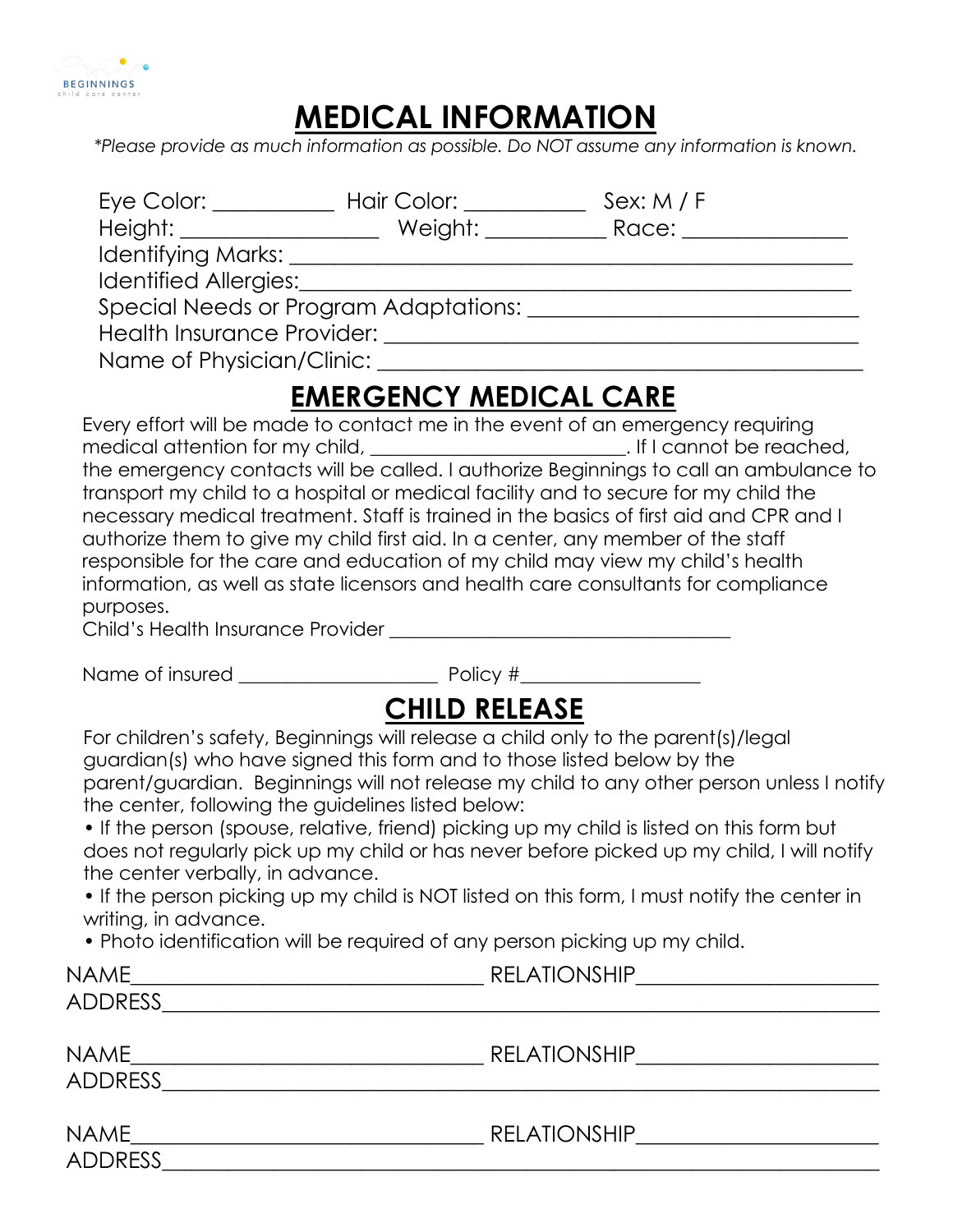

## **PHOTO PERMISSION FORM**

During the school year, we like to take pictures and video of the class as they help preserve to memories of the school year.

Pictures will be taken as we do special projects, go on field trips, or go about our daily routine. The photos taken will be used for classroom publications (newsletter, yearbook, Seesaw) and arts & crafts projects. In the past we have had articles published in T*he Forum* and the *Pioneer* newspapers! Students and parents in the past have enjoyed seeing their child in Seesaw posts, crafts, etc. - it certainly makes the students feel special!

Please take a quick moment to fill out the following. Thank You!

Yes, I give my permission for my child to be photographed or videoed during activities at school or on field trips. The images may be used in classroom publications, the local newspaper, television, or the Internet.

\_\_\_\_\_\_ No, I prefer that my child not be photographed at school or on field trips. I understand that my child's image will not be included in our scrapbook, yearbook or in the class newsletter.

Child's Name \_\_\_\_\_\_\_\_\_\_\_\_\_\_\_\_\_\_\_\_\_\_\_\_\_\_\_\_\_\_\_\_\_\_\_\_\_\_\_\_\_\_\_\_\_\_\_\_\_\_\_\_\_

 $\Box$  Signature  $\Box$   $\Box$  Date  $\Box$   $\Box$   $\Box$ 

# **ACKNOWLEDGEMENT OF PARENT HANDBOOK**

I agree to read through the Beginnings Preschool Parent Handbook (located at www.beginningschildcare.com in the Preschool Tab) and to refer to and abide by the policies and procedures stated within throughout the school year.

| Parent signature |
|------------------|
|------------------|

 ${\sf Date}$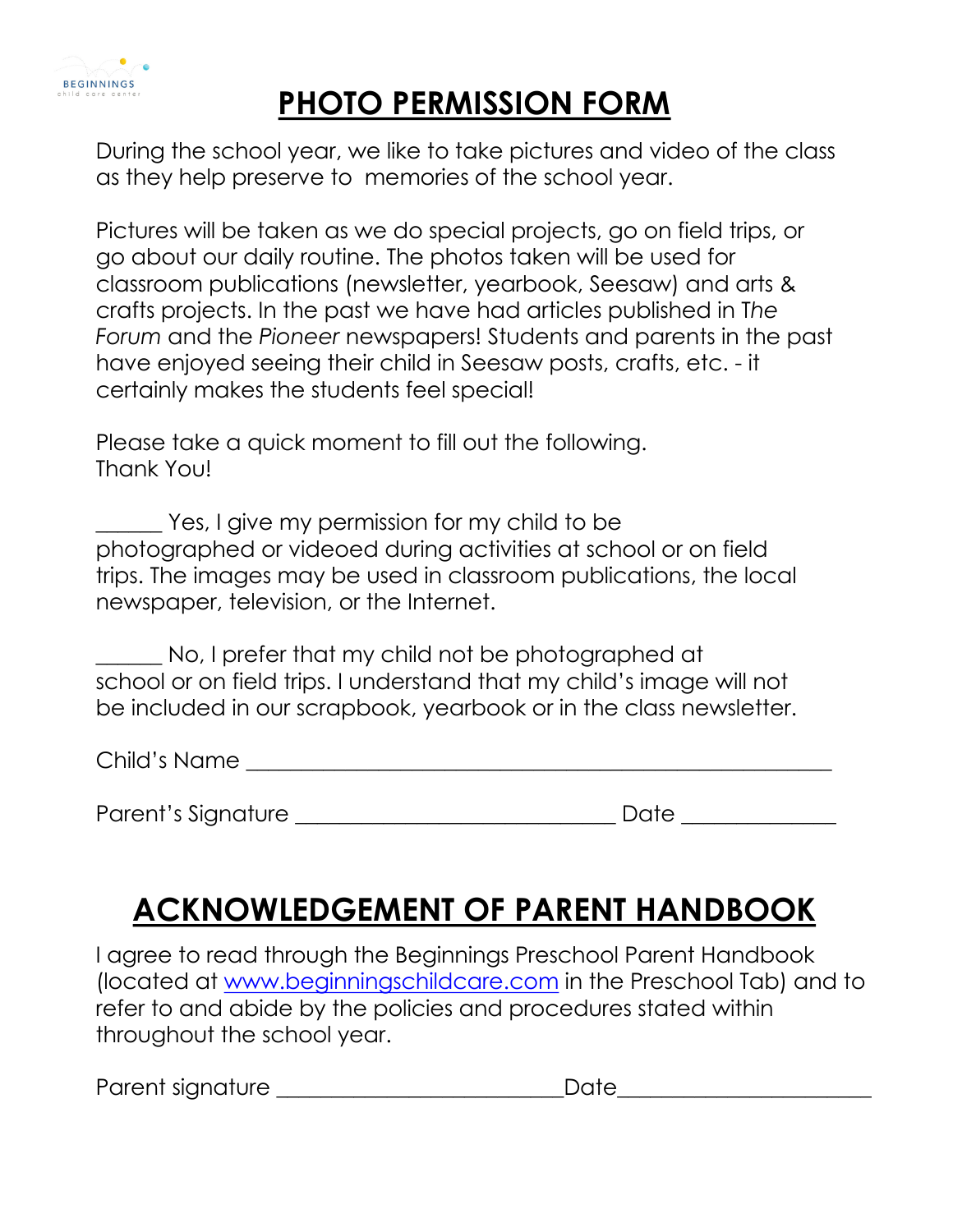

## **TRANSPORTATION REGISTRATION FORM: 2018-2019**

Beginnings Preschool will do everything we can to accommodate transportation requests. We transport students within a 5 mile radius of Beginnings. This registration is not a guarantee of transportation services.

### **TRANSPORTATION FEES**

2 DAY: \$40/month • 3 DAY: \$65/month • 5 DAY: \$90/month

## **STUDENT INFORMATION**

 $\overline{\phantom{a}}$  , and the set of the set of the set of the set of the set of the set of the set of the set of the set of the set of the set of the set of the set of the set of the set of the set of the set of the set of the s

CHILD'S NAME: \_\_\_\_\_\_\_\_\_\_\_\_\_\_\_\_\_\_\_\_\_\_\_\_\_\_\_\_\_\_\_\_\_\_\_\_\_\_\_\_\_\_\_\_\_\_\_\_\_\_\_\_ CLASS SESSION : •AM or PM •2 DAY •3 DAY •5 DAY LOCATION: •HOME • DAYCARE

PARENTS' NAMES:

PARENTS' PHONE :\_\_\_\_\_\_\_\_\_\_\_\_\_\_\_\_\_\_\_\_\_\_\_\_\_\_\_\_\_\_\_\_\_\_\_\_\_\_\_\_\_\_\_\_\_\_\_\_\_\_

DAYCARE PROVIDER'S NAME:\_\_\_\_\_\_\_\_\_\_\_\_\_\_\_\_\_\_\_\_\_\_\_\_\_\_\_\_\_\_\_\_\_\_\_\_\_\_ PARENTS' PHONE :\_\_\_\_\_\_\_\_\_\_\_\_\_\_\_\_\_\_\_\_\_\_\_\_\_\_\_\_\_\_\_\_\_\_\_\_\_\_\_\_\_\_\_\_\_\_\_\_\_

## **ADDRESS TO BE TRANSPORTED TO AND FROM:**

ADDRESS: \_\_\_\_\_\_\_\_\_\_\_\_\_\_\_\_\_\_\_\_\_\_\_\_\_\_\_ CITY: \_\_\_\_\_\_\_\_\_\_\_ ZIP:\_\_\_\_\_\_\_\_\_

## **ADDITIONAL NOTES**

\_\_\_\_\_\_\_\_\_\_\_\_\_\_\_\_\_\_\_\_\_\_\_\_\_\_\_\_\_\_\_\_\_\_\_\_\_\_\_\_\_\_\_\_\_\_\_\_\_\_\_\_\_\_\_\_\_\_\_\_\_\_\_\_\_\_\_

 $\_$  , and the set of the set of the set of the set of the set of the set of the set of the set of the set of the set of the set of the set of the set of the set of the set of the set of the set of the set of the set of th

\_\_\_\_\_\_\_\_\_\_\_\_\_\_\_\_\_\_\_\_\_\_\_\_\_\_\_\_\_\_\_\_\_\_\_\_\_\_\_\_\_\_\_\_\_\_\_\_\_\_\_\_\_\_\_\_\_\_\_\_\_\_\_\_\_\_\_

\_\_\_\_\_\_\_\_\_\_\_\_\_\_\_\_\_\_\_\_\_\_\_\_\_\_\_\_\_\_\_\_\_\_\_\_\_\_\_\_\_\_\_\_\_\_\_\_\_\_\_\_\_\_\_\_\_\_\_\_\_\_\_\_\_\_\_

Is there anything you would like the bus driver to know??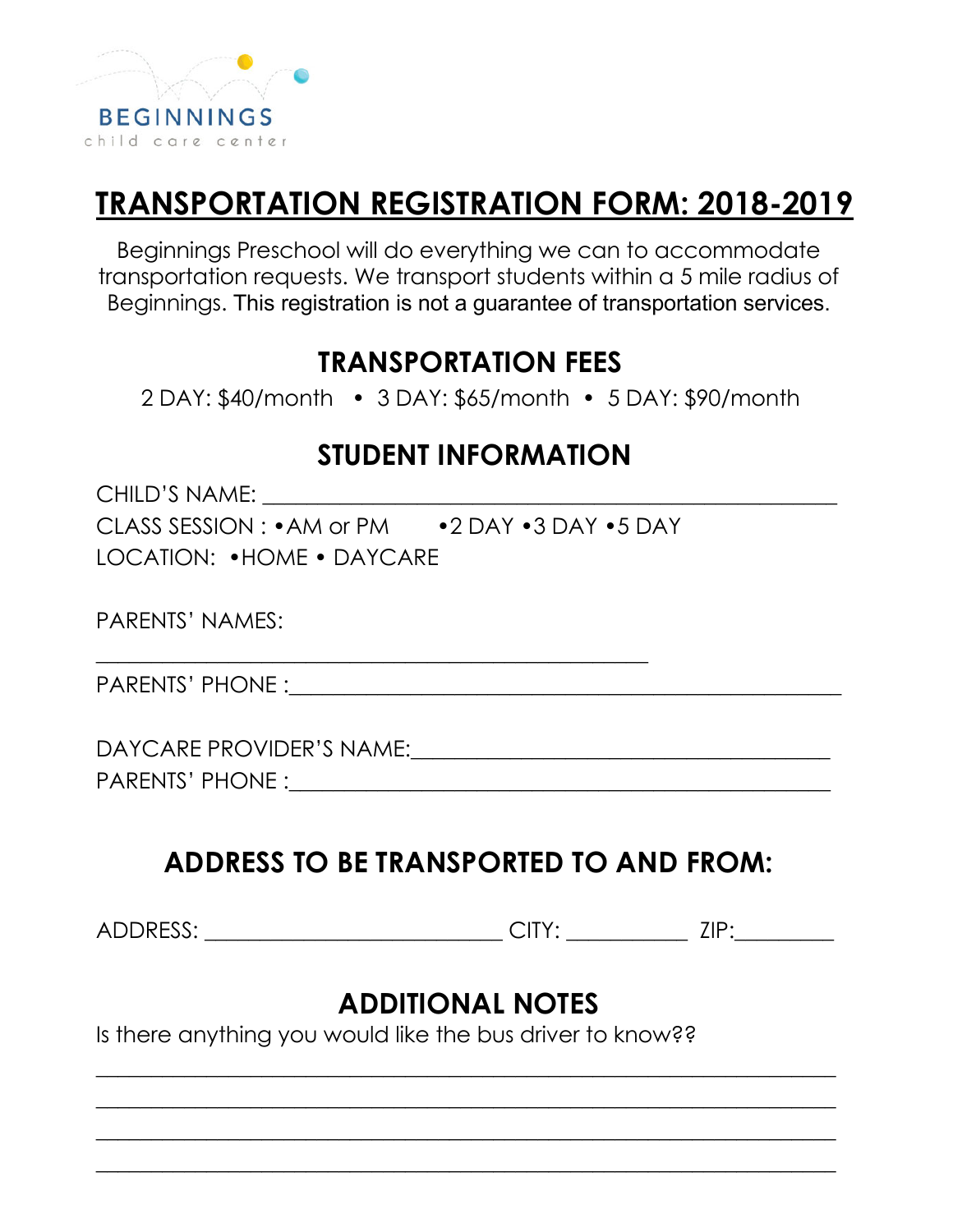

#### PARENT'S STATEMENT ON HEALTH OF CHILD ND DEPARTMENT OF HUMAN SERVICES/CFS SFN 847 (Rev. 11-2008)

#### INSTRUCTIONS: This form must be completed annually for any child enrolled in a licensed early childhood facility. This form is completed by a parent or guardian of the child.

| Full Legal Name of Child:                                                                                                                               |                        | Birth Date:                |                          | Enrollment Date:         | $\Box$ Dropin                      | Please check one:<br>$\Box$ FT $\Box$ PT<br>□ B/A School |  |
|---------------------------------------------------------------------------------------------------------------------------------------------------------|------------------------|----------------------------|--------------------------|--------------------------|------------------------------------|----------------------------------------------------------|--|
| Full Legal Name(s) of Parent or Guardian:                                                                                                               |                        |                            |                          |                          | Relationship:                      |                                                          |  |
| Address:                                                                                                                                                |                        |                            | City:                    |                          | State:                             | ZIP Code:                                                |  |
| Home Telephone Number:                                                                                                                                  |                        | Work Telephone Number:     |                          | Family Dentist:          |                                    |                                                          |  |
| Family Physician:                                                                                                                                       |                        |                            |                          | Clinic:                  |                                    | Telephone Number:                                        |  |
| Hospital:                                                                                                                                               |                        |                            |                          | Telephone Number:        |                                    |                                                          |  |
| Last Visit to Doctor:                                                                                                                                   |                        | Child's Height:            |                          |                          |                                    | Child's Weight:                                          |  |
| Does The Child Have Any food, medication or environmental allergies:                                                                                    |                        |                            |                          | Yes<br>No                |                                    |                                                          |  |
| If Yes, List Allergies:                                                                                                                                 |                        | Describe Allergy Reaction: |                          |                          |                                    | Usual Treatment:                                         |  |
|                                                                                                                                                         |                        |                            |                          |                          |                                    |                                                          |  |
| Please Check If Any Of The Following Conditions Exist:                                                                                                  |                        |                            |                          |                          |                                    |                                                          |  |
| Asthma                                                                                                                                                  | <b>Heart Condition</b> |                            | Hearing Impairment       |                          | <b>Behavioral Issues</b>           |                                                          |  |
| Diabetes<br>Vision Impairment                                                                                                                           | Seizure Disorder       |                            | <b>Frequent Earaches</b> |                          | Other Conditions (please specify): |                                                          |  |
| Please Explain All Checked Items:                                                                                                                       |                        |                            |                          |                          |                                    |                                                          |  |
|                                                                                                                                                         |                        |                            |                          |                          |                                    |                                                          |  |
| Is The Child Under Current Medical Treatment?                                                                                                           |                        | Yes                        | No                       | If yes, please list:     |                                    |                                                          |  |
| Are There Any Medications That The Child Takes Daily?                                                                                                   |                        | Yes                        | No                       | If yes, please list:     |                                    |                                                          |  |
| Describe Any Limitation Your Child May Have For Participation In An Early Childhood Program:                                                            |                        |                            |                          |                          |                                    |                                                          |  |
|                                                                                                                                                         |                        |                            |                          |                          |                                    |                                                          |  |
|                                                                                                                                                         |                        |                            |                          |                          |                                    |                                                          |  |
| Is there a health care plan for your child?                                                                                                             |                        | Yes                        |                          | No If yes, please attach |                                    |                                                          |  |
|                                                                                                                                                         |                        |                            |                          |                          |                                    |                                                          |  |
| INSURANCE:<br>Liability insurance is not a requirement for a license to provide family or group child care. Please review with your child care provider |                        |                            |                          |                          |                                    |                                                          |  |

the liability coverage that is presently in place.

#### **CERTIFICATION:**

I certify that the above information is true to the best of my knowledge.

Parent or Guardian's Signature: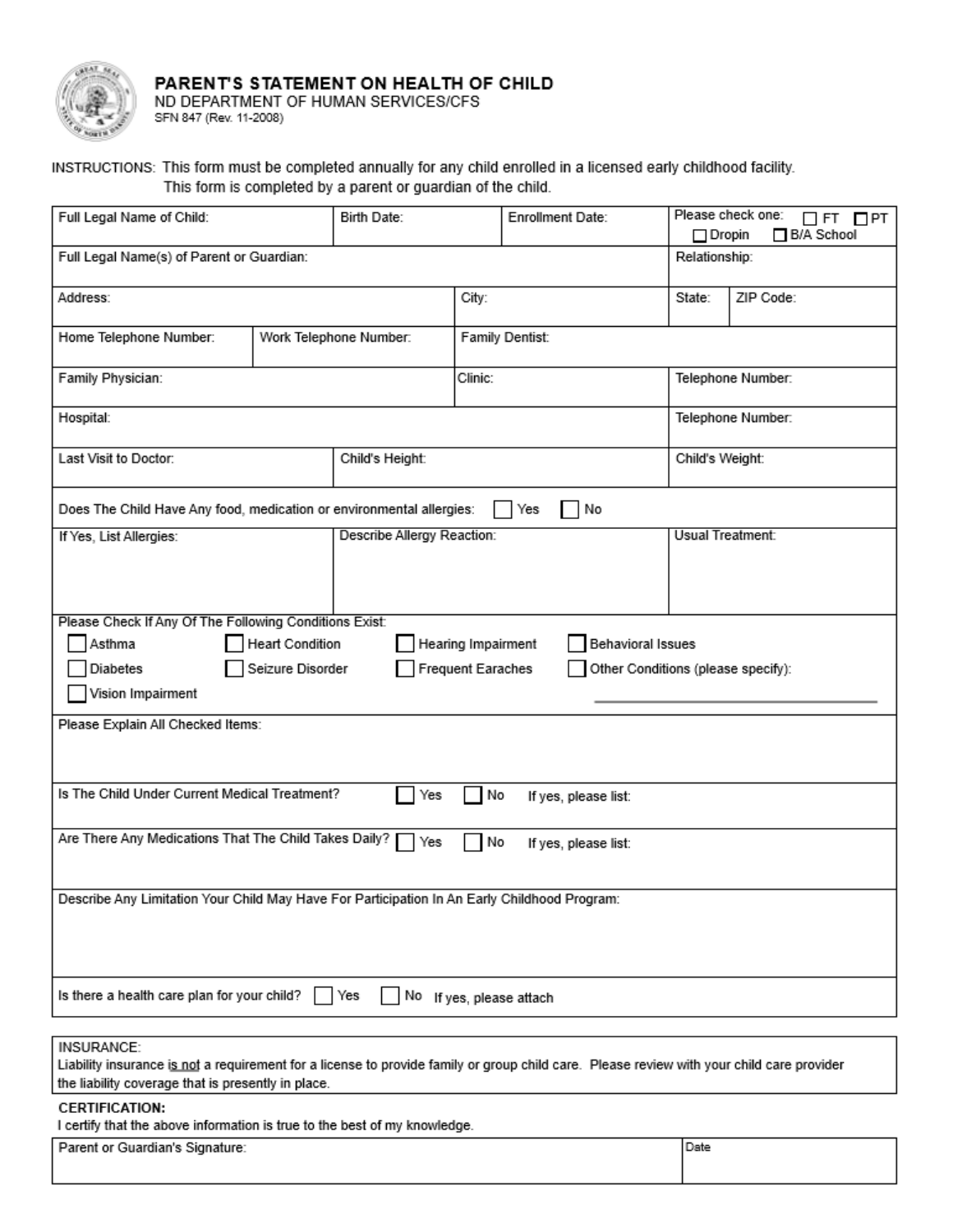

### **Authorization for Non-Prescription Medications**

Form provided by Health Consultant Team at Child Care Aware® of North Dakota

Written parental permission is required by licensing for administration of over-the-counter (OTC) medications. To reduce the likelihood of a parent lawsuit, it is recommended that child care providers also obtain written instructions and permission from a health care provider.

OTC medications should be kept in the original manufacturer's container. The medication should be labeled with the child's name by the parent, and given according to the manufacturer's instructions. Make sure the medication is not expired.

. Cold and cough medication is not recommended for children under 6 years old.

Use one form for each medication. Please fill out completely and print clearly.

|             |                   |             | Program/Provider's name: Beginnings Child Care Center & Preschool, INC. |
|-------------|-------------------|-------------|-------------------------------------------------------------------------|
|             |                   |             |                                                                         |
|             |                   |             | Date: <b>Date:</b>                                                      |
|             |                   |             |                                                                         |
|             |                   |             | Date: 2004                                                              |
| <b>Date</b> | <b>Time Given</b> | <b>Dose</b> | <b>Signature</b>                                                        |
|             |                   |             |                                                                         |
|             |                   |             |                                                                         |
|             |                   |             |                                                                         |
|             |                   |             |                                                                         |
|             |                   |             |                                                                         |
|             |                   |             |                                                                         |

Keep this form in the child's file when medication is finished.